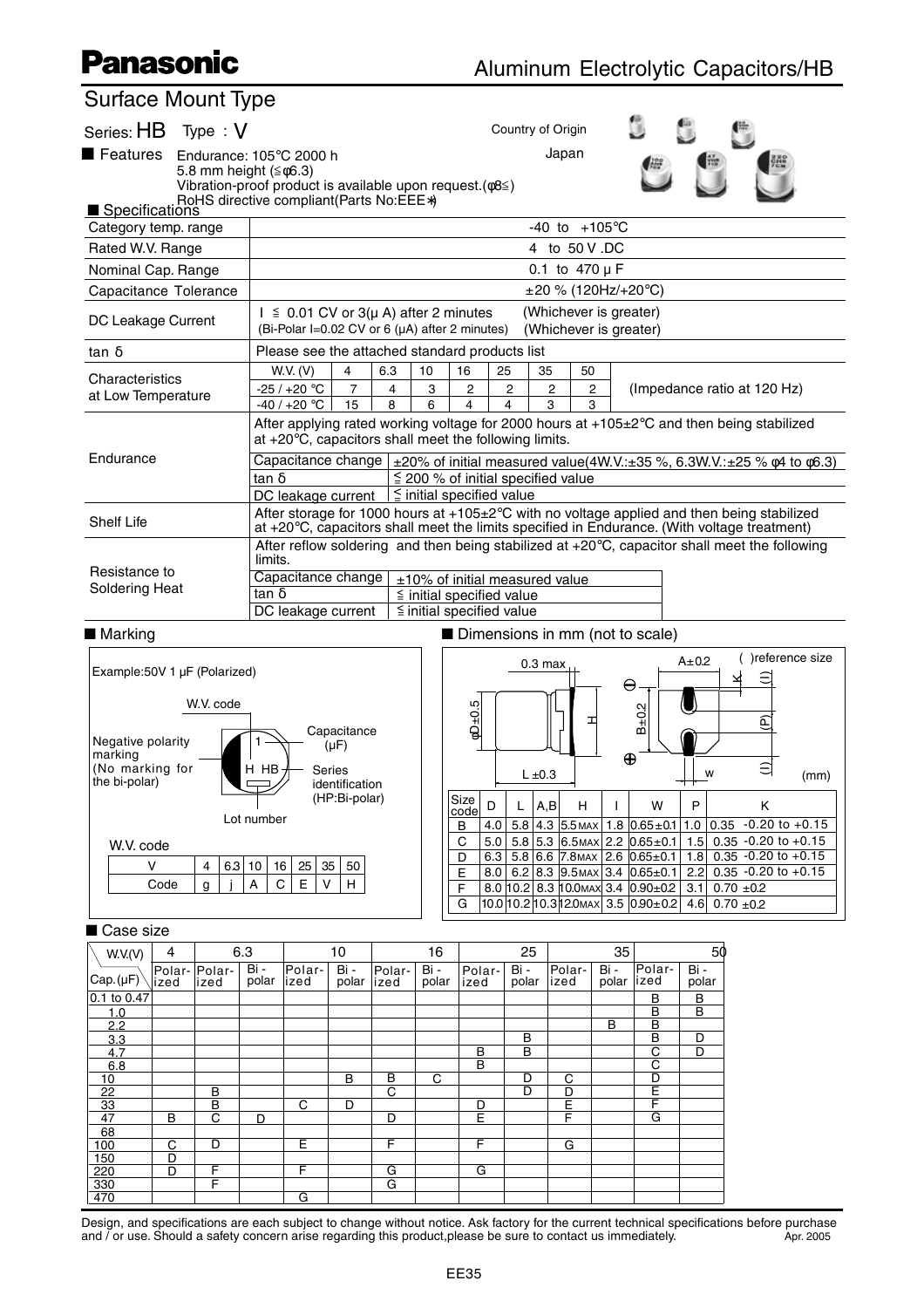## ■ Standard Products

| W.V. |                      |                | Case size |             | Specification                |                             | Part No.                 |               | Part No.             |        | Min.              |
|------|----------------------|----------------|-----------|-------------|------------------------------|-----------------------------|--------------------------|---------------|----------------------|--------|-------------------|
|      | Cap.<br>$(\pm 20\%)$ | Dia.           | Length    | Size        | Ripple<br>current            | $tan \delta$                | (RoHS:<br>not compliant) |               | (RoHS:<br>compliant) |        | Packaging<br>Q'ty |
|      |                      |                |           | Code        | (120Hz)<br>$(+105^{\circ}C)$ | (120Hz)<br>$(+20^{\circ}C)$ |                          |               |                      |        | Taping            |
| (V)  | $(\mu F)$            | (mm)           | (mm)      |             | (mA)                         |                             |                          | <b>Reflow</b> |                      | Reflow | (pcs)             |
|      | 47                   | 4              | 5.8       | B           | 34                           | 0.50                        | EEVHB0G470R              | (1)           | EEEHB0G470R          | (4)    | 2000              |
|      | 100                  | 5              | 5.8       | $\mathsf C$ | 61                           | 0.50                        | EEVHB0G101R              | (1)           | EEEHB0G101R          | (4)    | 1000              |
| 4    | 150                  | 6.3            | 5.8       | D           | 82                           | 0.50                        | EEVHB0G151P              | (1)           | EEEHB0G151P          | (4)    | 1000              |
|      | 220                  | 6.3            | 5.8       | D           | 82                           | 0.50                        | EEVHB0G221P              | (1)           | EEEHB0G221P          | (4)    | 1000              |
|      | 22                   | $\overline{4}$ | 5.8       | B           | 26                           | 0.30                        | EEVHB0J220R              | (1)           | EEEHB0J220R          | (4)    | 2000              |
|      | 33                   | 4              | 5.8       | B           | 29                           | 0.30                        | EEVHB0J330R              | (1)           | EEEHB0J330R          | (4)    | 2000              |
| 6.3  | 47                   | 5              | 5.8       | $\mathsf C$ | 46                           | 0.30                        | EEVHB0J470R              | (1)           | EEEHB0J470R          | (4)    | 1000              |
|      | 100                  | 6.3            | 5.8       | D           | 71                           | 0.30                        | EEVHB0J101P              | (1)           | EEEHB0J101P          | (4)    | 1000              |
|      | 220                  | 8              | 10.2      | F           | 150                          | 0.35                        | EEVHB0J221P              | (2)           | EEEHB0J221P          | (5)    | 500               |
|      | 330                  | 8              | 10.2      | F           | 230                          | 0.35                        | EEVHB0J331P              | (2)           | EEEHB0J331P          | (5)    | 500               |
|      | 33                   | 5              | 5.8       | $\mathsf C$ | 43                           | 0.22                        | EEVHB1A330R              | (1)           | EEEHB1A330R          | (4)    | 1000              |
| 10   | 100                  | 8              | 6.2       | E           | 110                          | 0.26                        | EEVHB1A101P              | (2)           | EEEHB1A101P          | (5)    | 1000              |
|      | 220                  | 8              | 10.2      | F           | 160                          | 0.26                        | EEVHB1A221P              | (2)           | EEEHB1A221P          | (5)    | 500               |
|      | 470                  | 10             | 10.2      | G           | 270                          | 0.26                        | EEVHB1A471P              | (2)           | EEEHB1A471P          | (5)    | 500               |
|      | 10                   | 4              | 5.8       | B           | 28                           | 0.16                        | EEVHB1C100R              | (1)           | EEEHB1C100R          | (4)    | 2000              |
|      | 22                   | 5              | 5.8       | $\mathsf C$ | 39                           | 0.16                        | EEVHB1C220R              | (1)           | EEEHB1C220R          | (4)    | 1000              |
| 16   | 47                   | 6.3            | 5.8       | D           | 70                           | 0.16                        | EEVHB1C470P              | (1)           | EEEHB1C470P          | (4)    | 1000              |
|      | 100                  | 8.0            | 10.2      | F           | 120                          | 0.20                        | EEVHB1C101P              | (2)           | EEEHB1C101P          | (5)    | 500               |
|      | 220                  | 10             | 10.2      | G           | 210                          | 0.20                        | EEVHB1C221P              | (2)           | EEEHB1C221P          | (5)    | 500               |
|      | 330                  | 10             | 10.2      | G           | 230                          | 0.20                        | EEVHB1C331P              | (2)           | EEEHB1C331P          | (5)    | 500               |
|      | 4.7                  | 4              | 5.8       | B           | 22                           | 0.14                        | EEVHB1E4R7R              | (1)           | EEEHB1E4R7R          | (4)    | 2000              |
| 25   | 6.8                  | 4              | 5.8       | B           | 25                           | 0.14                        | EEVHB1E6R8R              | (1)           | EEEHB1E6R8R          | (4)    | 2000              |
|      | 33                   | 6.3            | 5.8       | D           | 65                           | 0.14                        | EEVHB1E330P              | (1)           | EEEHB1E330P          | (4)    | 1000              |
|      | 47                   | 8              | 6.2       | E           | 91                           | 0.16                        | EEVHB1E470P              | (2)           | EEEHB1E470P          | (5)    | 1000              |
|      | 100                  | 8              | 10.2      | F           | 130                          | 0.16                        | EEVHB1E101P              | (2)           | EEEHB1E101P          | (5)    | 500               |
|      | 220                  | 10             | 10.2      | G           | 190                          | 0.16                        | EEVHB1E221P              | (2)           | EEEHB1E221P          | (5)    | 500               |
|      | 10                   | 5              | 5.8       | $\mathsf C$ | 28                           | 0.12                        | EEVHB1V100R              | (1)           | EEEHB1V100R          | (4)    | 1000              |
|      | 22                   | 6.3            | 5.8       | D           | 55                           | 0.12                        | EEVHB1V220P              | (1)           | EEEHB1V220P          | (4)    | 1000              |
| 35   | 33                   | 8              | 6.2       | Е           | 84                           | 0.14                        | EEVHB1V330P              | (2)           | EEEHB1V330P          | (5)    | 1000              |
|      | 47                   | 8              | 10.2      | F           | 98                           | 0.14                        | EEVHB1V470P              | (2)           | EEEHB1V470P          | (5)    | 500               |
|      | 100                  | 10             | 10.2      | G           | 160                          | 0.14                        | EEVHB1V101P              | (2)           | EEEHB1V101P          | (5)    | 500               |
|      | 0.1                  | 4              | 5.8       | B           | 1                            | 0.12                        | EEVHB1HR10R              | (1)           | EEEHB1HR10R          | (4)    | 2000              |
|      | 0.22                 | $\overline{4}$ | 5.8       | B           | $\overline{c}$               | 0.12                        | EEVHB1HR22R              | (1)           | EEEHB1HR22R          | (4)    | 2000              |
|      | 0.33                 | 4              | 5.8       | B           | 3                            | 0.12                        | EEVHB1HR33R              | (1)           | EEEHB1HR33R          | (4)    | 2000              |
|      | 0.47                 | 4              | 5.8       | В           | 5                            | 0.12                        | EEVHB1HR47R              | (1)           | EEEHB1HR47R          | (4)    | 2000              |
|      | $\mathbf{1}$         | 4              | 5.8       | B           | 10                           | 0.12                        | EEVHB1H1R0R              | (1)           | EEEHB1H1R0R          | (4)    | 2000              |
|      | 2.2                  | 4              | 5.8       | B           | 16                           | 0.12                        | EEVHB1H2R2R              | (1)           | EEEHB1H2R2R          | (4)    | 2000              |
| 50   | 3.3                  | 4              | 5.8       | B           | 16                           | 0.12                        | EEVHB1H3R3R              | (1)           | EEEHB1H3R3R          | (4)    | 2000              |
|      | 4.7                  | 5              | 5.8       | $\mathbf C$ | 23                           | 0.12                        | EEVHB1H4R7R              | (1)           | EEEHB1H4R7R          | (4)    | 1000              |
|      | 6.8                  | 5              | 5.8       | С           | 23                           | 0.12                        | EEVHB1H6R8R              | (1)           | EEEHB1H6R8R          | (4)    | 1000              |
|      | 10 <sup>°</sup>      | 6.3            | 5.8       | D           | 35                           | 0.12                        | EEVHB1H100P              | (1)           | EEEHB1H100P          | (4)    | 1000              |
|      | 22                   | 8              | 6.2       | Е           | 70                           | 0.12                        | EEVHB1H220P              | (2)           | EEEHB1H220P          | (5)    | 1000              |
|      | 33                   | 8              | 10.2      | F           | 91                           | 0.12                        | EEVHB1H330P              | (2)           | EEEHB1H330P          | (5)    | 500               |
|      | 47                   | 10             | 10.2      | G           | 100                          | 0.12                        | EEVHB1H470P              | (2)           | EEEHB1H470P          | (5)    | 500               |

Endurance: 105°C 2000h The taping dimensions are explained on p.187 of our Catalog. Please use it as a reference guide.

Reflow Profile(Fig-1 to Fig-5) listed on the last page.

Design, and specifications are each subject to change without notice. Ask factory for the current technical specifications before purchase and / or use. Should a safety concern arise regarding this product,please be sure to contact us immediately. Apr. 2005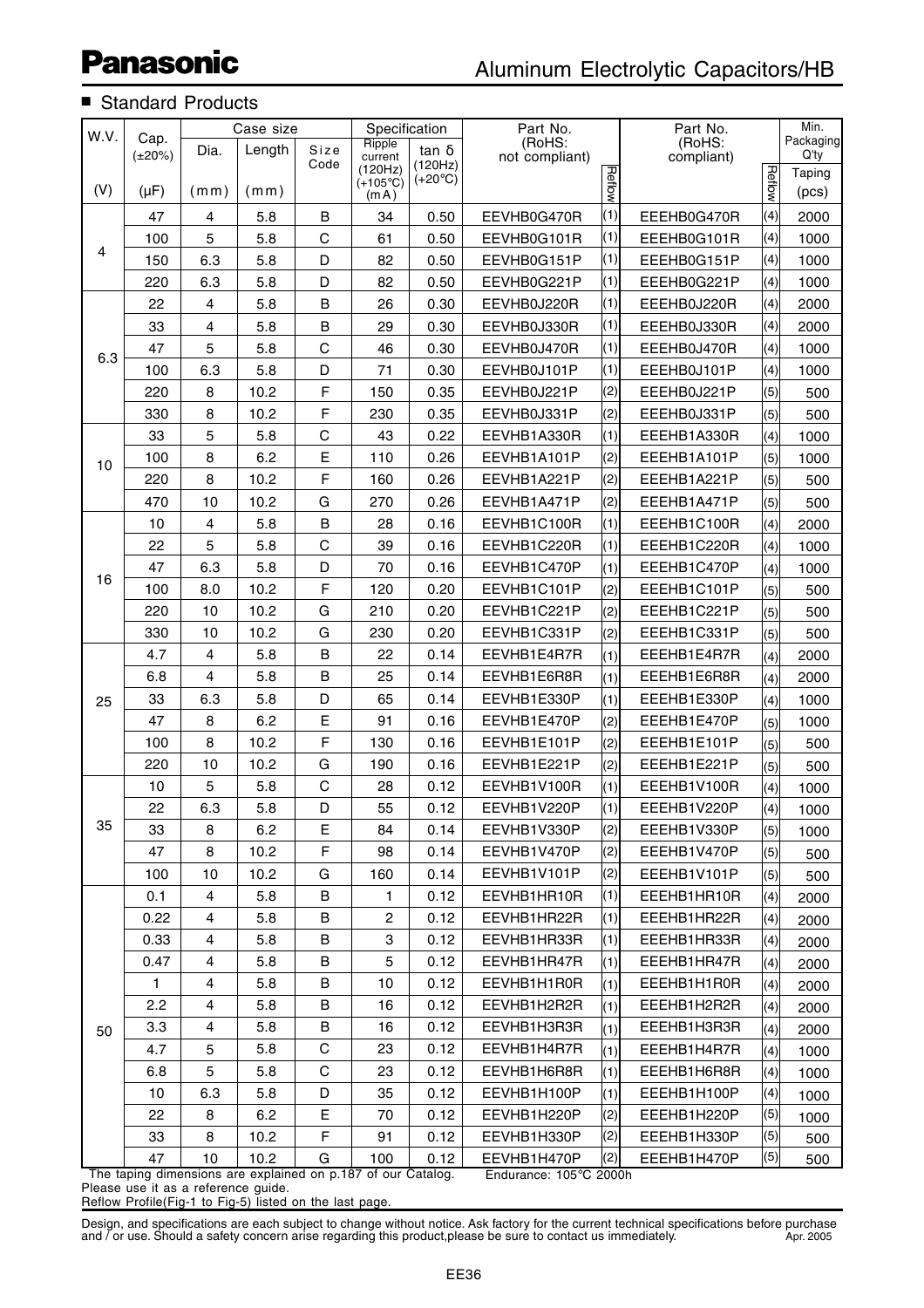## ■ Standard Products(Bi-polar)

|      |                      |      | Case size |              | Specification                         |                         | Part No.                 |     | Part No.             | Min.              |                 |
|------|----------------------|------|-----------|--------------|---------------------------------------|-------------------------|--------------------------|-----|----------------------|-------------------|-----------------|
| W.V. | Cap.<br>$(\pm 20\%)$ | Dia. | Length    | Size<br>Code | Ripple<br>current                     | $tan \delta$<br>(120Hz) | (RoHS:<br>not compliant) |     | (RoHS:<br>compliant) | Packaging<br>Q'ty |                 |
| (V)  | $(\mu F)$            | (mm) | (mm)      |              | (120Hz)<br>$(+105^{\circ}$ C)<br>(mA) | $(+20^{\circ}C)$        | <b>Reflow</b>            |     | <b>Reflow</b>        |                   | Taping<br>(pcs) |
| 6.3  | 47                   | 6.3  | 5.8       | D            | 35                                    | 0.60                    | EEVHP0J470P              | (1) | EEEHP0J470P          | (4)               | 1000            |
| 10   | 10                   | 4    | 5.8       | B            | 20                                    | 0.44                    | EEVHP1A100R              | (1) | EEEHP1A100R          | (4)               | 2000            |
|      | 33                   | 6.3  | 5.8       | D            | 26                                    | 0.44                    | EEVHP1A330P              | (1) | EEEHP1A330P          | (4)               | 1000            |
| 16   | 10                   | 5    | 5.8       | $\mathsf{C}$ | 25                                    | 0.32                    | EEVHP1C100R              | (1) | EEEHP1C100R          | (4)               | 1000            |
|      | 3.3                  | 4    | 5.8       | B            | 12                                    | 0.28                    | EEVHP1E3R3R              | (1) | EEEHP1E3R3R          | (4)               | 2000            |
| 25   | 4.7                  | 4    | 5.8       | B            | 12                                    | 0.28                    | EEVHP1E4R7R              | (1) | EEEHP1E4R7R          | (4)               | 2000            |
|      | 10                   | 6.3  | 5.8       | D            | 28                                    | 0.28                    | EEVHP1E100P              | (1) | EEEHP1E100P          | (4)               | 1000            |
|      | 22                   | 6.3  | 5.8       | D            | 55                                    | 0.28                    | EEVHP1E220P              | (1) | EEEHP1E220P          | (4)               | 1000            |
| 35   | 2.2                  | 4    | 5.8       | B            | 10                                    | 0.24                    | EEVHP1V2R2R              | (1) | EEEHP1V2R2R          | (4)               | 2000            |
|      | 0.22                 | 4    | 5.8       | B            | 2                                     | 0.24                    | EEVHP1HR22R              | (1) | EEEHP1HR22R          | (4)               | 2000            |
|      | 0.33                 | 4    | 5.8       | B            | 3                                     | 0.24                    | EEVHP1HR33R              | (1) | EEEHP1HR33R          | (4)               | 2000            |
| 50   | 0.47                 | 4    | 5.8       | B            | 5                                     | 0.24                    | EEVHP1HR47R              | (1) | EEEHP1HR47R          | (4)               | 2000            |
|      |                      | 4    | 5.8       | B            | 10                                    | 0.24                    | EEVHP1H1R0R              | (1) | EEEHP1H1R0R          | (4)               | 2000            |
|      | 3.3                  | 6.3  | 5.8       | D            | 16                                    | 0.24                    | EEVHP1H3R3P              | (1) | EEEHP1H3R3P          | (4)               | 1000            |
|      | 4.7                  | 6.3  | 5.8       | D            | 23                                    | 0.24                    | EEVHP1H4R7P              | (1) | EEEHP1H4R7P          | (4)               | 1000            |

The taping dimensions are explained on p.187 of our Catalog. Please use it as a reference guide.

Reflow Profile(Fig-1 to Fig-5) listed on the last page.

Endurance : 105°C 2000h

Design, and specifications are each subject to change without notice. Ask factory for the current technical specifications before purchase and  $\overline{\prime}$  or use. Should a safety concern arise regarding this product,please be sure to contact us immediately.  $\overline{\phantom{a}}$  Apr. 2005